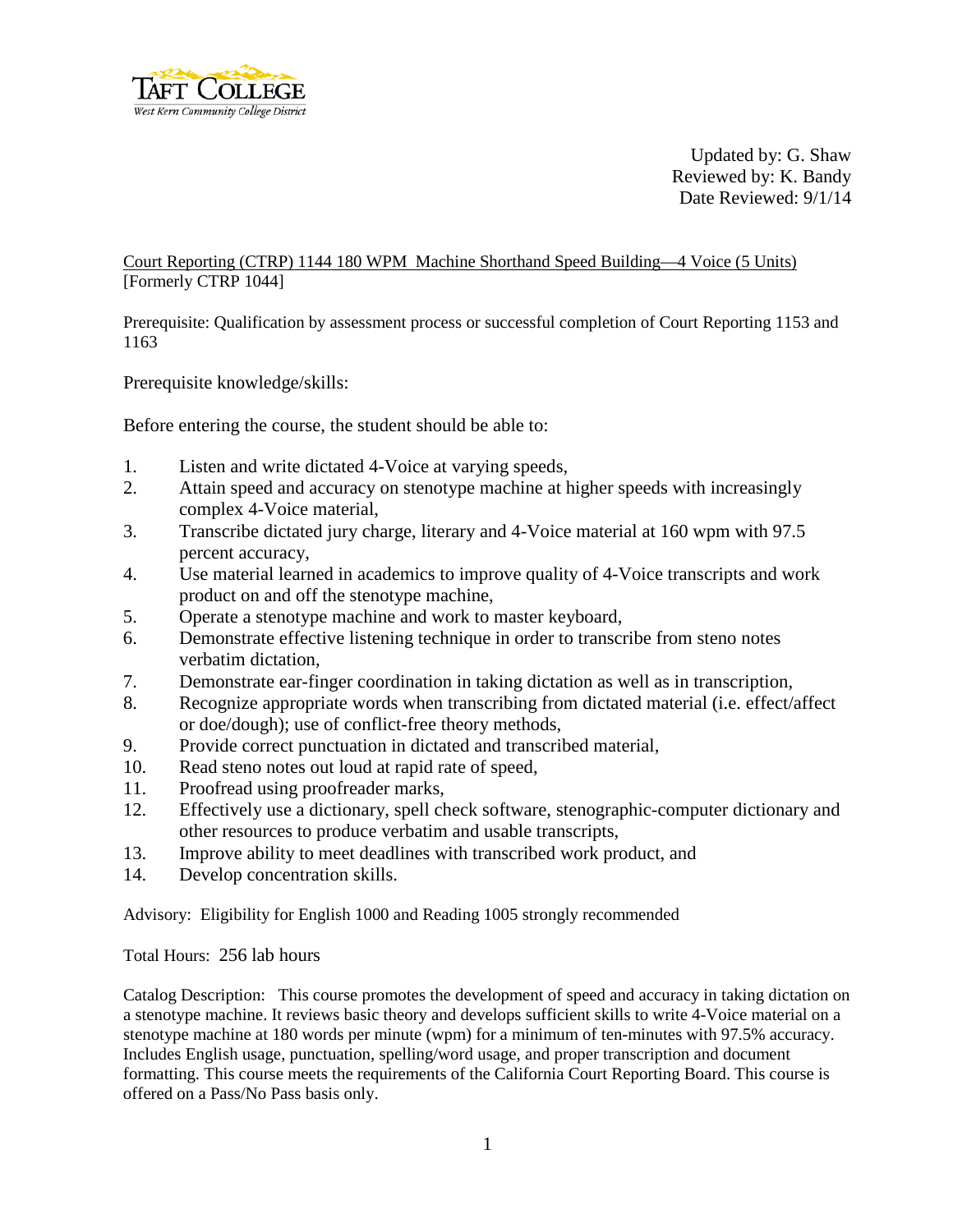

Type of Class/Course: Degree Credit

Text: Merriam-Webster Dictionary (latest edition)

Additional Materials: Stenography machine and stenograph paper

Course Objectives:

By the end of the course, a successful student will be able to:

- 1. Listen and write 4-Voice at varying speeds,
- 2. Attain speed and accuracy on stenotype machine at higher speeds with increasingly complex Multi-voice material,
- 3. Pass one ten-minute 4-Voice dictation test at 180 wpm with a pass rate of 97.5%,
- 4. Use material learned in academics to improve quality of 4-Voice transcripts and work product on and off the stenotype machine,
- 5. Operate a stenotype machine and work to master keyboard,
- 6. Demonstrate effective listening technique in order to transcribe from steno notes verbatim dictation,
- 7. Demonstrate ear-finger coordination in taking dictation as well as in transcription,
- 8. Recognize appropriate words when transcribing from dictated material (i.e. effect/affect or doe/dough); use of conflict-free theory methods,
- 9. Provide correct punctuation in dictated and transcribed material,
- 10. Read steno notes out loud at rapid rate of speed,
- 11. Proofread using proofreader marks,
- 12. Effectively use a dictionary, spell check software, stenographic-computer dictionary and other resources to produce verbatim and usable transcripts,
- 13. Improve ability to meet deadlines with transcribed work product, and
- 14. Develop concentration skills.

Course Scope and Content (laboratory):

- Unit I Speed Building Techniques
	- A. Daily observations
	- B. Dictation at 180 wpm of various complex jury 4-Voice material
	- C. Theory techniques through timed dictation tests
	- D. Theory techniques through word usage and spelling tests
	- E. Concentration and listening skills: timed dictation and Multi-voice tests
	- F. Read back steno notes
	- G. Complex material from legal opinion, literary, medical, and multi-voice

Unit II Dictation/Transcription Outcome

- A. Daily observations
- B. Personal dictionary
- C. Identify homonyms, numbers, possessives and symbols
- D. Writing "briefs", (steno shorthand abbreviations)